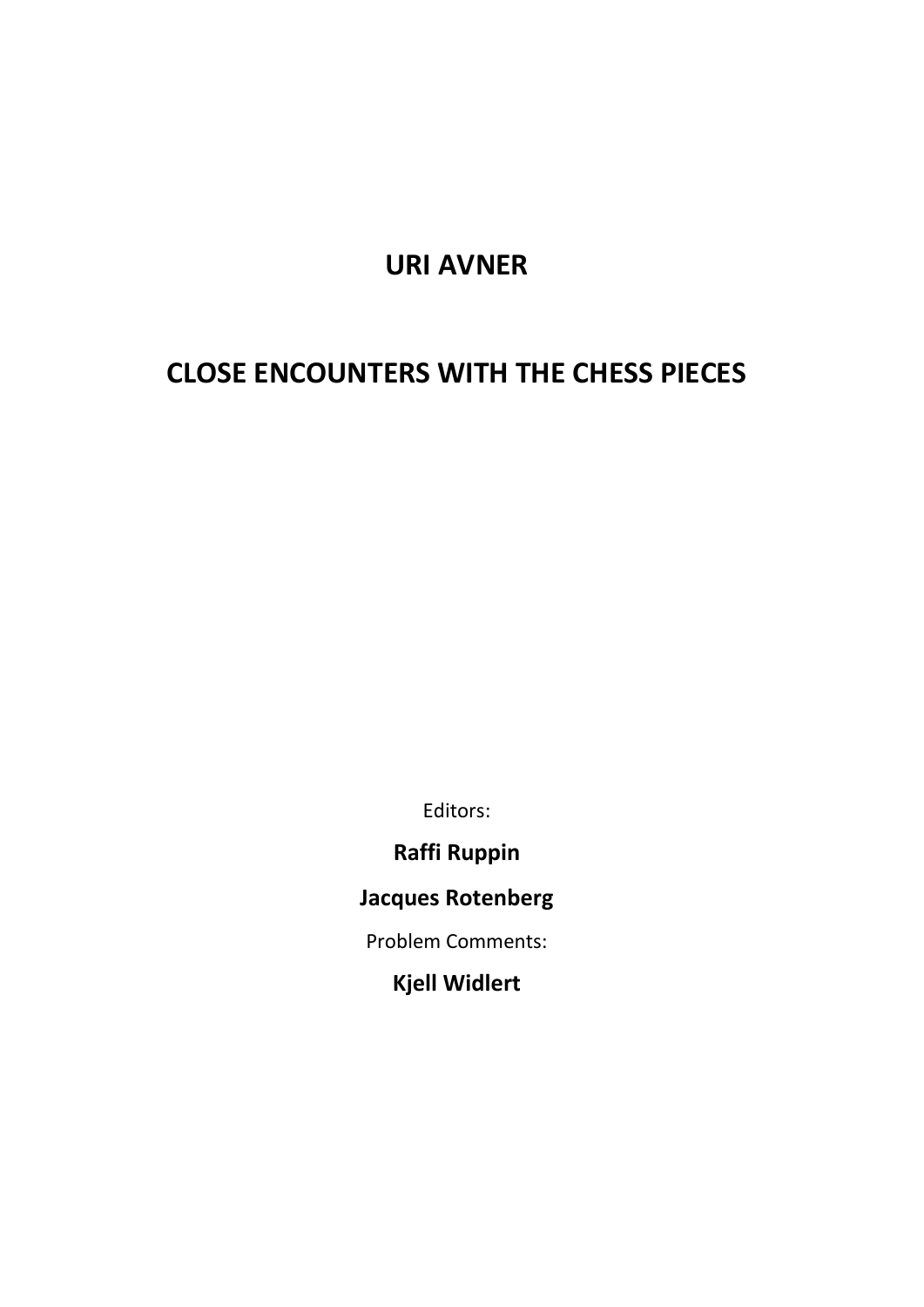## **CONTENTS**

| <b>EDITORS' FOREWORD</b>                                | 3   |
|---------------------------------------------------------|-----|
| URI AVNER - FROM BEGINNER TO GRANDMASTER - Raffi Ruppin | 4   |
| IS THERE A LIFE AFTER DEATH? - Jacques Rotenberg        | 8   |
| URI AVNER - THE COMPOSER - Kjell Widlert                | 9   |
| URI AVNER - SELECTED PROBLEMS                           | 11  |
| <b>AUTHOR INDEX</b>                                     | 169 |
| ABBREVIATIONS AND NOTATIONS                             | 170 |
| <b>STIPULATIONS</b>                                     | 170 |
| <b>FAIRY CHESS DEFINITIONS</b>                          | 171 |
| <b>GLOSSARY</b>                                         | 174 |
| THE RECIPROCAL SELFMATE BATTERY - Uri Avner             | 180 |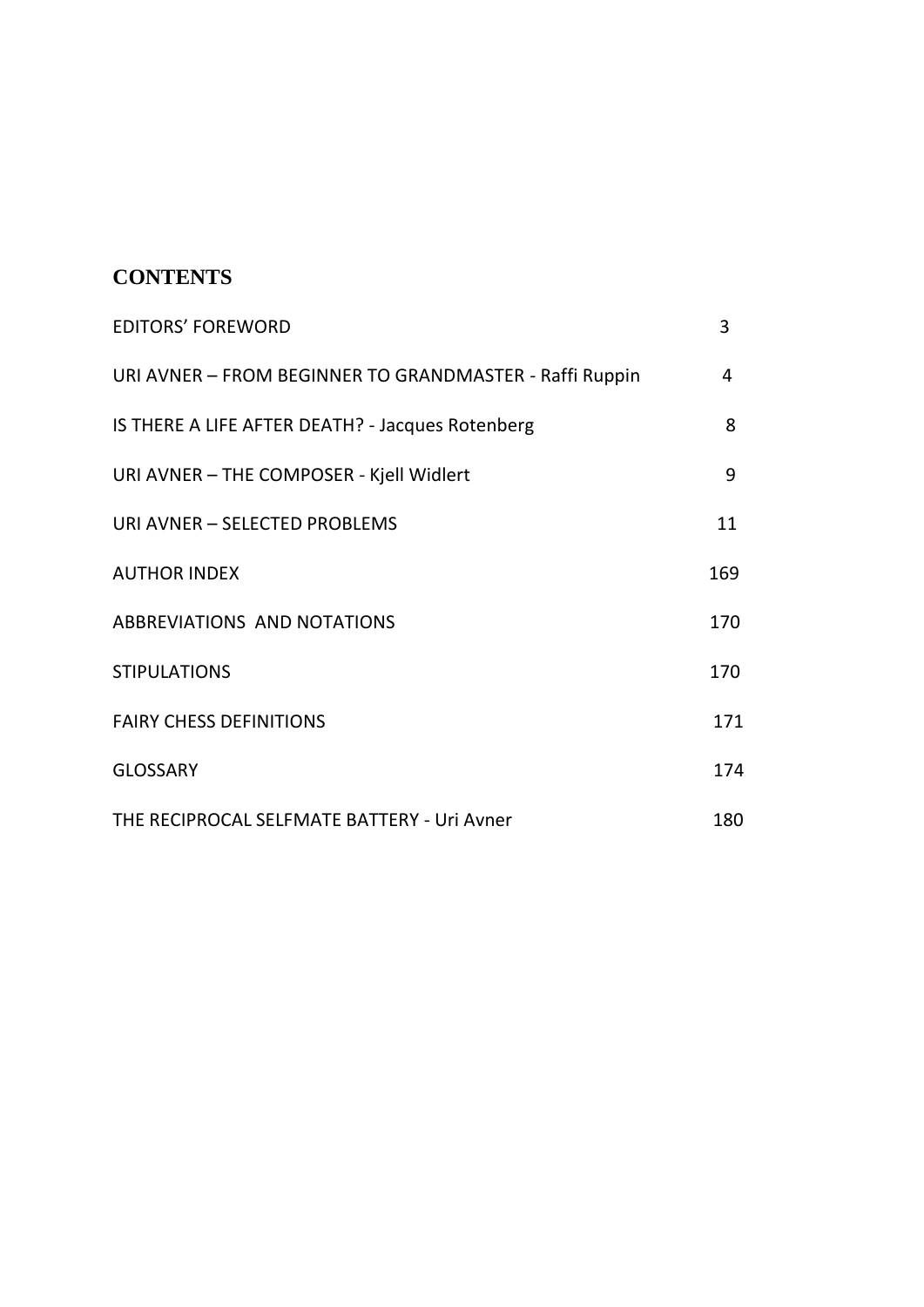The idea of producing this book was conceived about ten years ago. Kjell Widlert recalls: "At the WFCC meeting in Jesi in 2011, I asked my old friend Uri if it wasn't about time for him to prepare a new collection of his best works. After all, the previous collection (*The Neutralized Battery and Other Chess Ideas*) appeared in 1994, and contains only 86 of his compositions, with limited commentary – surely not doing justice to his work. I should have foreseen his answer: *Yes, but only if you help me!* That's an offer one cannot refuse… " Thereafter, they began to collaborate on this project, with Uri preparing an initial selection of his best problems, and Kjell providing comments on each of these problems.

However, when Uri passed away in June 2014, the manuscript was far from being ready for publication. About two years ago we embarked on the task of completing the book. We decided on the final selection and added various related materials, including the text of a lecture delivered by Uri at the WFCC meeting in Graz, 1987. The format of the book adheres as much as possible to Uri's plans. He had intended each problem to be accompanied by his own comment, often containing some personal anecdotes and recollections, in Hebrew, on the right hand side column. Unfortunately, he managed to do this for only a fraction of the problems.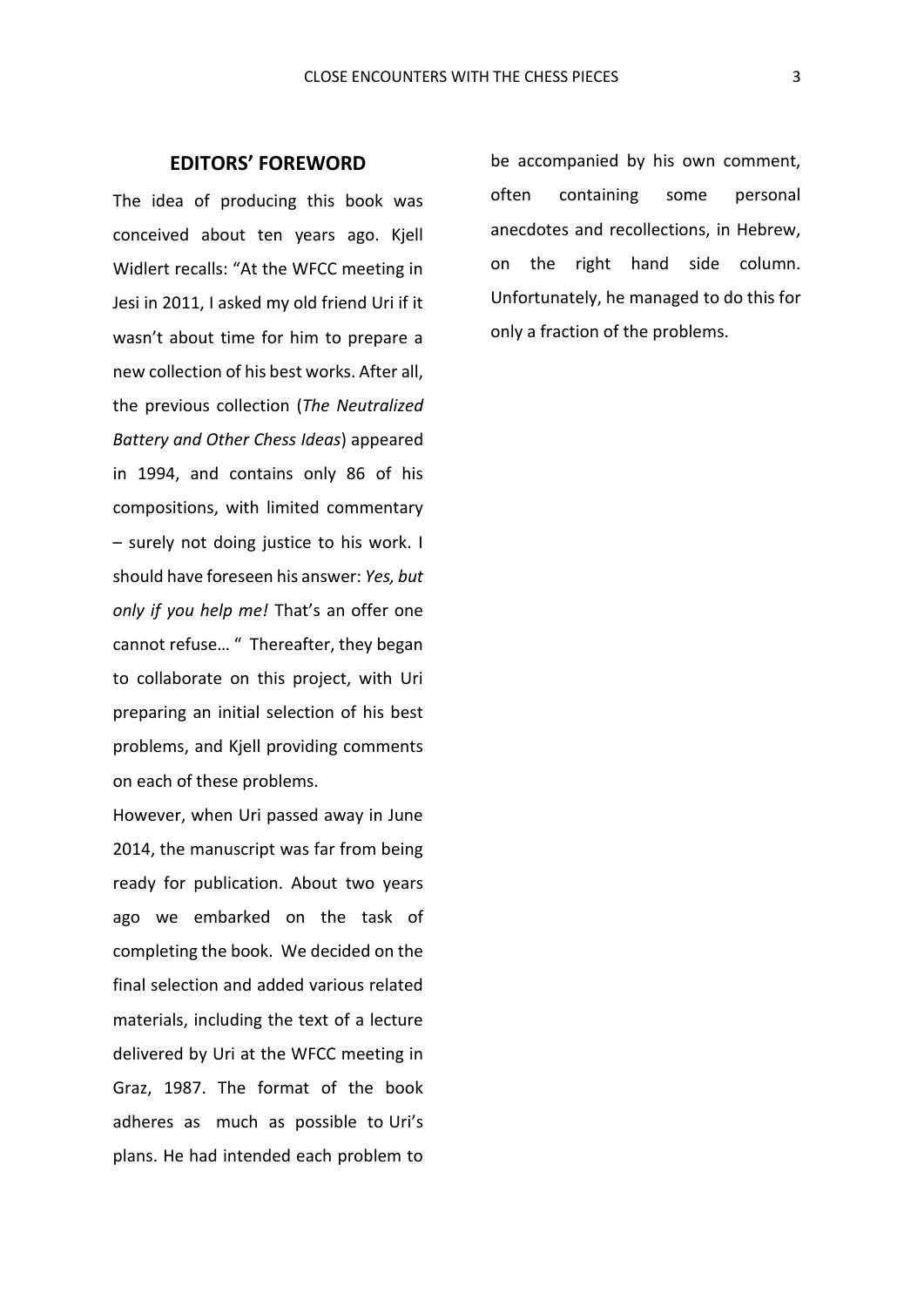Israel Ring Tourney 1981 Prize



 $S#3$  (14+11)

 $1...$   $\mathbb{Z}$  xb3(a)  $2.$   $\mathbb{Z}$  d6+(A)  $\mathbb{Z}$  f5 3.  $\mathbb{Q}$  e3+  $\Xi$  xe3#

 $1...$   $\mathbb{Z}$  c2(b) 2.  $\mathbb{Z}$  c3+(B) bxc3 3.f8= $\mathbb{Z}$ ,  $\mathbb{Z}$  +  $x$ f $8#$ 1...  $\triangle$ xb3(c) 2.  $\triangle$ e4+(C)  $\triangle$ e6 3.  $\triangle$ c5+  $xc5#$  $1...$   $\bullet$  c2(d)2.  $\ddot{\Xi}$  a6+(D)  $\dot{\bullet}$  e7 3.  $\dddot{\Xi}$  xb4+

 $\Xi$ ,  $\hat{\Xi}$ ,  $\hat{\Sigma}$ xb4#

**1.c2!** waiting  $1...$ **b** $3(a)($ **l** $d$ <sup> $\sim$ </sup> $)$  2.  $\mathbb{W}$  $c3+(B)$  bxc3  $3.58 = W$ ,  $\Xi$  +  $\Delta$  xf8#  $1...$   $\mathbb{Z}$  xc2(b) 2.  $\mathbb{\hat{Q}}$ e4+(C)  $\mathbb{Z}$ e6  $3.2c5+\ 2xc5\#$  $1...$  h3(c)  $2.\Xi_{a6+(D)}$  e7  $3.8c5+$   $xc5#$  $1...$   $xc2(d)$   $2.$   $\ddot{=}$   $d6+(A)$   $\dot{=}$  f5  $3\angle 2e3+$   $xe3\#$ 

**Eric Hassberg** (TJ): Four-fold Lačný theme, in which the reply after the four thematic moves  $\Xi$  b3,  $\Xi$  c2,  $\triangle$  b3,  $\triangle$  c2 is changed from a sequence ABCD in set to BCDA in the play, on the second move. The pin-line key in this surprising waiter is in keeping with the theme, and the heavy setting is easily carried by one of the best selfmates I have ever seen.

KW: Twenty four years after No. **7**, the same basic mechanism is used for a fourfold Lačný. I am unspeakably impressed.

JR: A historical achievement. This problem by itself is enough to ensure the celebrity of its author.

הערות המחבר:

השופט, **אריק מ. האסברג** ) ארה״ב(, בדו״ח התחרות ילאצ'ני כפול) ( יהפרובלמאי״ מארס 1983) ארבעה, בו התשובות למסעים התמאטיים צב/3צג/2פב/3פג2 מוזחות מ -א,ב,ג,ד במעמד ל- ב,ג,ד,א בפתרון. מסע המפתח לאורך קו הכפיתה בבעיית כפאי מפתיעה זו, מקושר היטב עם הנושא. המבנה הכבד נמחל בקלות לאחת המעולות בבעיות המט לדעת שראיתי מעודי". זו בעיה נוספת בסימן "מנגנון אבנר", הפעם – לאצ'ני מרובע. הבעיה קיבלה תשבחות מכל עבר. לפני כשנתיים קראתי בפורום של "מט-פלוס" את דברי רב האמן **פטר**  גבוזדיאק (ברטיסלבה), שמצא אותה כבעיית המט לדעת הטובה ביותר המוכרת לו. )בידי גרסה עדיפה, אבל עם שלושה פרשים לבנים)...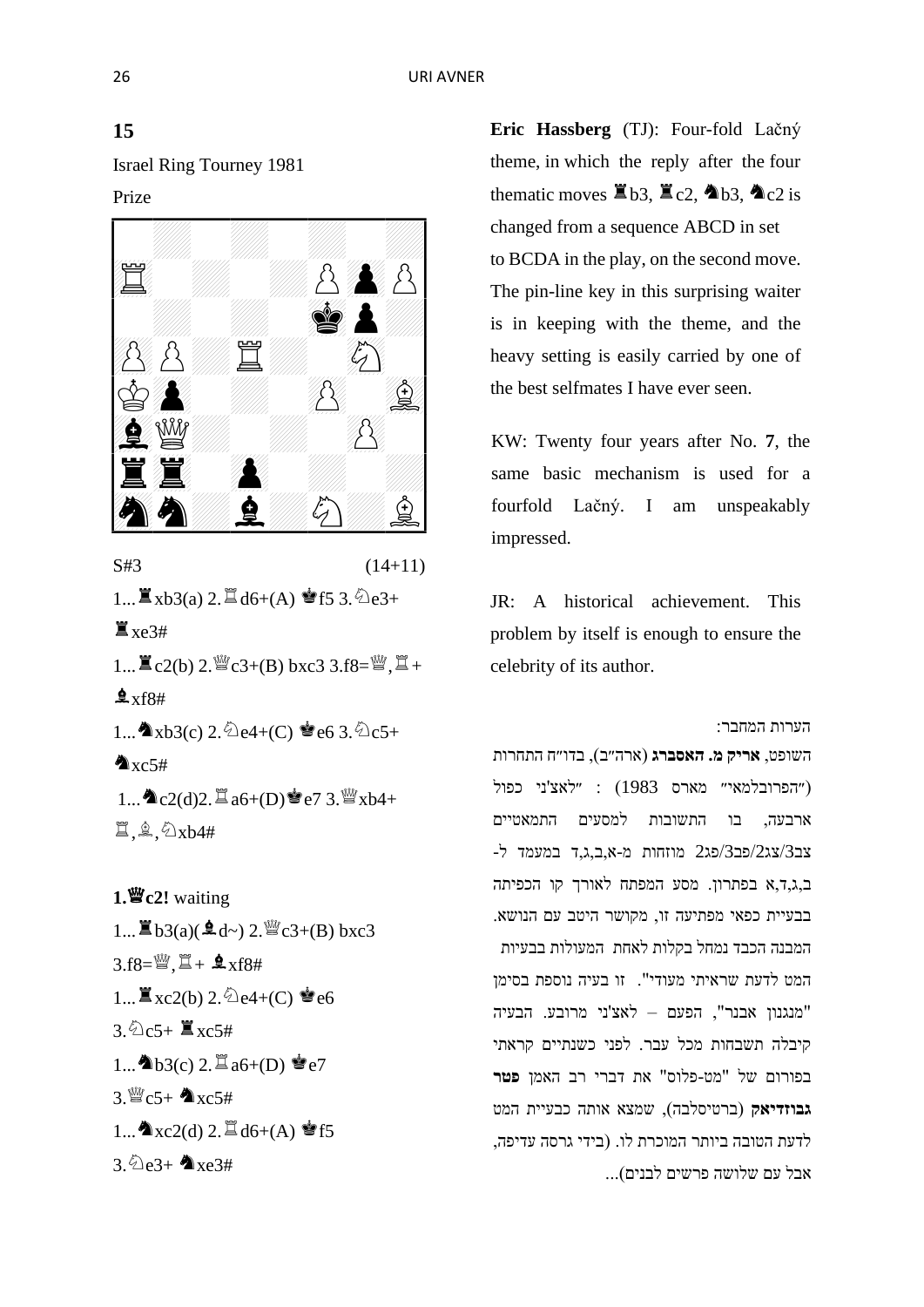Raffi Ruppin Uri Avner 2nd WCCT 1980-83 17th Place



KW: Three obstructions on e3 allow White to unpin  $\mathbf{\hat{2}}$  g5; dual avoidance effects force unique unpinning moves.

1.<sup>置</sup>f3! [2.<sup>置</sup>f4+ 會g3 3. 2h5#]  $1...$   $\Delta$  dxe3 2.  $\Xi$  a6 [3.  $\mathbb{W}$ h5#]  $1...dxe3$   $2.\nexists$   $b6$   $[3.\nexists$ #] 1... **A**cxe3 2.  $\Xi$ e6 [3.  $\mathbb{W}$ h5#] 1...  $h4 2. \ddot{=} xh6 + 2xh6$ ,  $g4 3. \dddot{=} h5#$ 

1...hxg6 2. $\frac{W}{2}$ xg6 [3. $W$ h5#]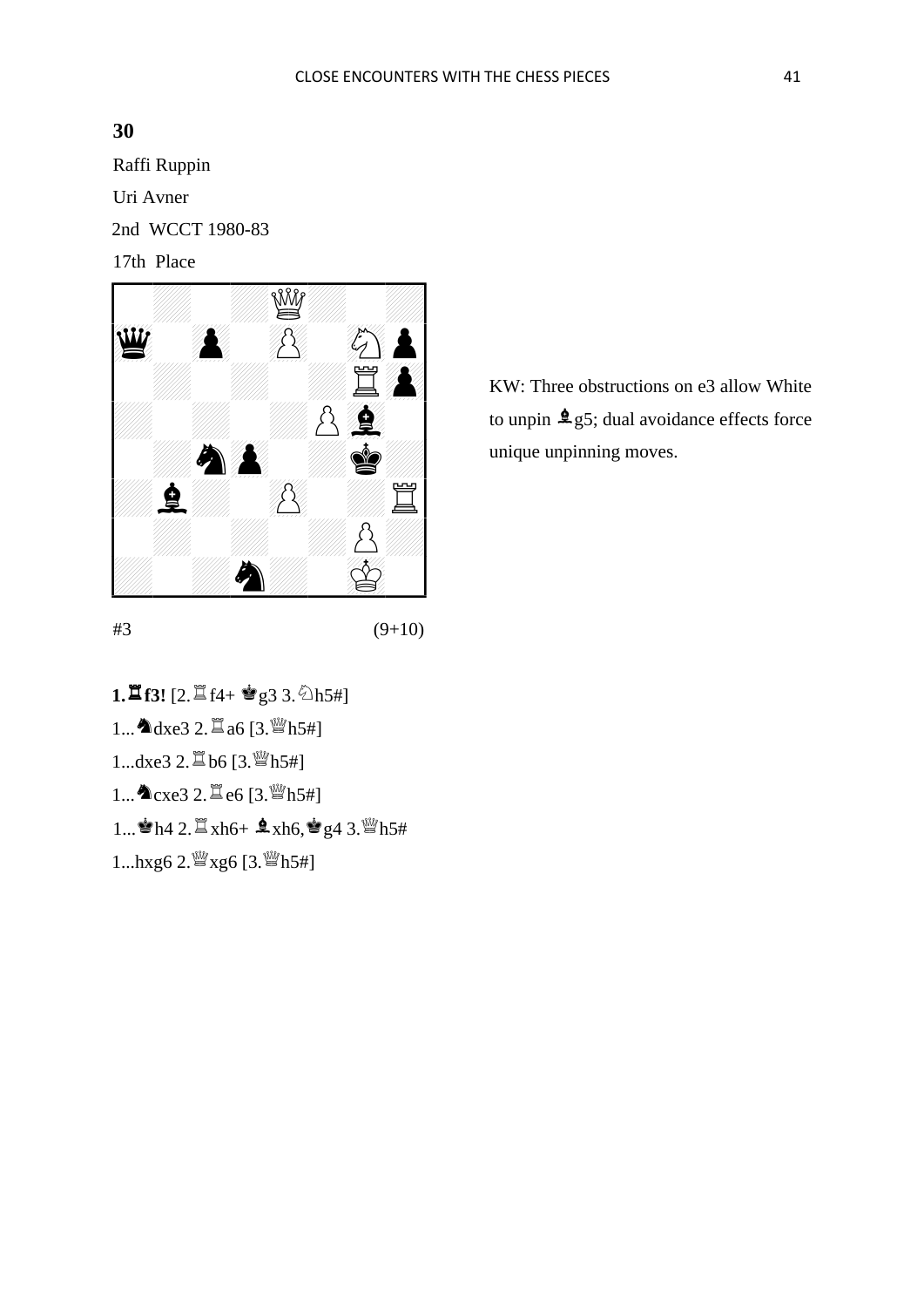Uri Avner Kjell Widlert Probleemblad 1991



| R#3<br>Madrasi | $(10+13)$ |
|----------------|-----------|
|----------------|-----------|

 $1.\n$ **W** xc5!  $[2.\n$  d2!~ 3. d1 cxd1=  $\mathbf{W}$ #]

- **1…**  $\mathbf{W}$ **f3 2** $\mathbf{W}$ a7+  $\mathbf{W}$ xe3
- $3. \mathbb{Z}$  xb3  $\bullet$  xb3# (4.  $\&c5/\&d4?$ ?)
- $2.9333 \times 12.5$  b1#

 $1...$  $\mathbf{W}_{\text{Xg3}}$  2. $\mathbf{W}_{\text{a5+}}$  $\mathbf{W}_{\text{xe1}}$ 

- $3.\overline{2} \times 2 \mathbb{Z} \times 2\# (4.\overline{2} \cdot 3/\overline{2} \cdot 2?)$
- 2... $\Delta$ a3 3. $\Xi$ d2  $\Xi$ b1#

 $1...$   $2.5$   $2.5$   $a$   $7+$   $a$   $a$ 3 3. 耳d2 Kh1#  $(2. \mathbb{Z} \text{d}2?$   $\Delta \text{xd2!}$  3.  $\mathbb{Z}$ a7#)

 $1...$   $982.$   $35+$   $233.$   $142.$   $151+$  $(2. \mathbb{Z} d2?$   $\Delta \times d2!$  3.  $\mathbb{Z} a5\#$ )

KW: The idea is to "illegalize" white paralysing moves by making them selfcheck by unparalysis. With  $\mathbb{W}$ a7/ $\mathbb{H}$ e3, White cannot play  $\mathbb{\Omega}$ c5/ $\mathbb{\Omega}$ d4 to paralyse a  $\triangle$ b3. With  $\mathcal{W}$ a5/ $\mathcal{W}$ e1, White cannot play  $\mathbb{Z}$  c3/ $\mathbb{Z}$  d2 to paralyse a  $\Xi$ c2. After 1.  $\mathbb{W}$ xc5, not 2.  $\mathbb{W}$ a7+?  $\mathbf{W}_{g7}$ ! Or 2. $\mathbf{W}_{a5+}$ ?  $\mathbf{W}_{xf5}$ ! In the thematic variations, these paralysis lines are replaced with more useful ones, leading to the desired illegalizations.

Originally started in Andernach, where we couldn't overcome the great technical difficulties in time. The quiet threat was found by Popeye in an earlier version, and Uri first refused to believe it: "How can  $\mathbb{Z}$  d2 be a threat? This is a bug in Popeye!" But after much headscratching, we found out the program had seen 3. $\textcircled{11}!$ , which we naturally decided to incorporate into the problem.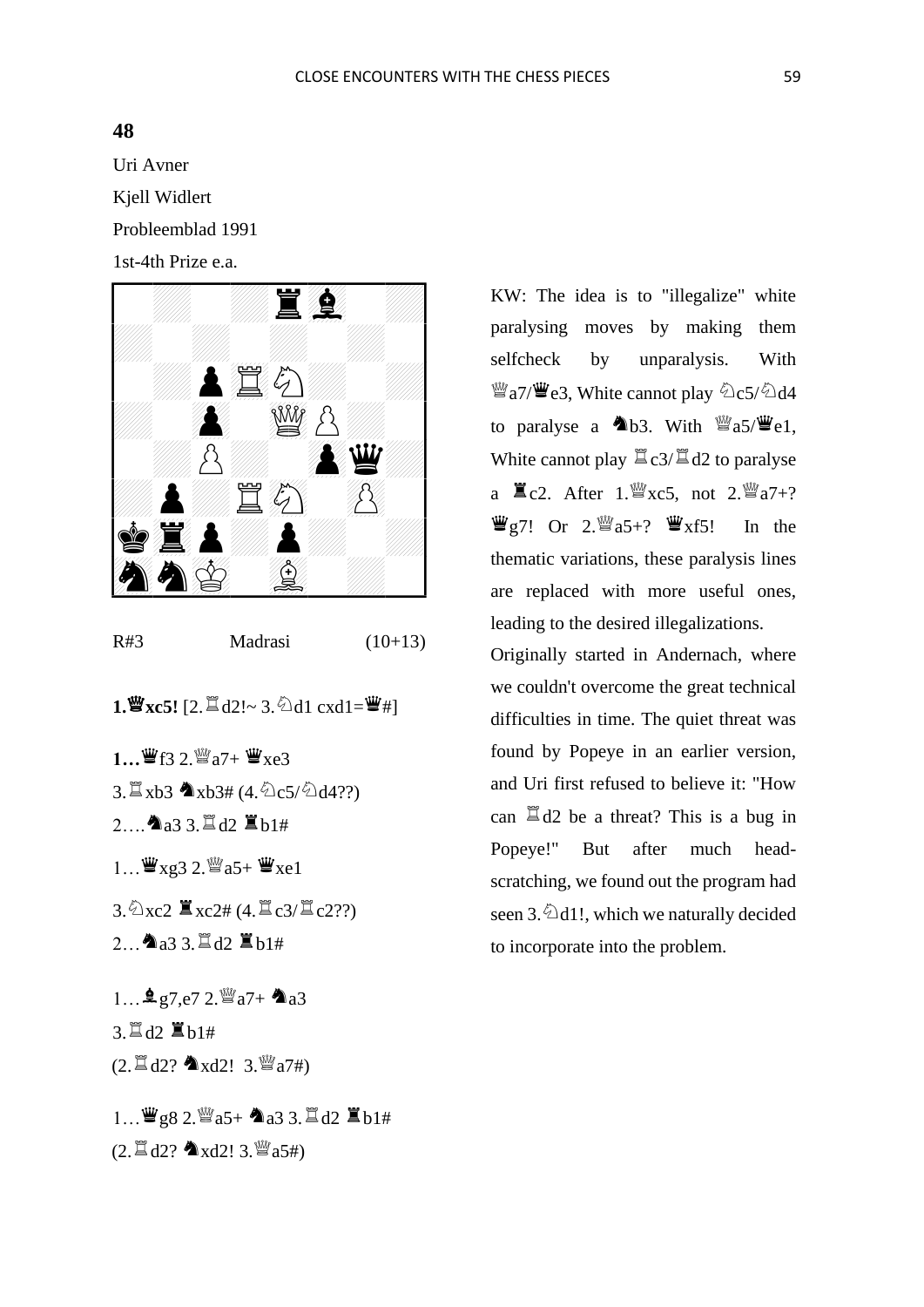Michel Caillaud

Uri Avner

TT Andernach 1992

2nd Prize



 $#4$   $(12+7)$ 

**1.Z** a2!  $[2 \& 62 \& (3 \times 364)$   $\bullet \sim 6274]$ 

- 1... $hxgl = 2.e3 (2.8b2? 2b6!)$
- $2...$  $h$  $1/2$  $f$  $2/2$  $xe$  $3$
- $3.\n\mathbb{Z}$  xh2/ $\mathbb{Z}$  xf2/ $\mathbb{Z}$  e2  $\mathbb{Z}$  ~ 4.  $\odot$  c7#

 $1...h1 = 2.2e4 (2.9b2? 2c6!)$ 

- $2...$   $2g2/2f3/2xe4$
- $3.\n\mathbb{Z}$  xg2/ $\triangle$ xf3/ $\mathbb{Z}$ e2  $\blacktriangle$  ~ 4. $\triangle$ c7#

KW: A miraculous setting of two  $\triangle$ promotion defences by the same pawn. Who would think that the silly move  $\Xi$  a2 is actually White's strongest one? And who would think that Black's strongest defences are to put a bishop on b6 or c6 on the second move? Of course, White then uses the weak promotions for a *Zugzwang* end.

JR: Black underpromotes for a self-pin stalemate trick on the 6th rank, but this allows a lethal pin on the e file!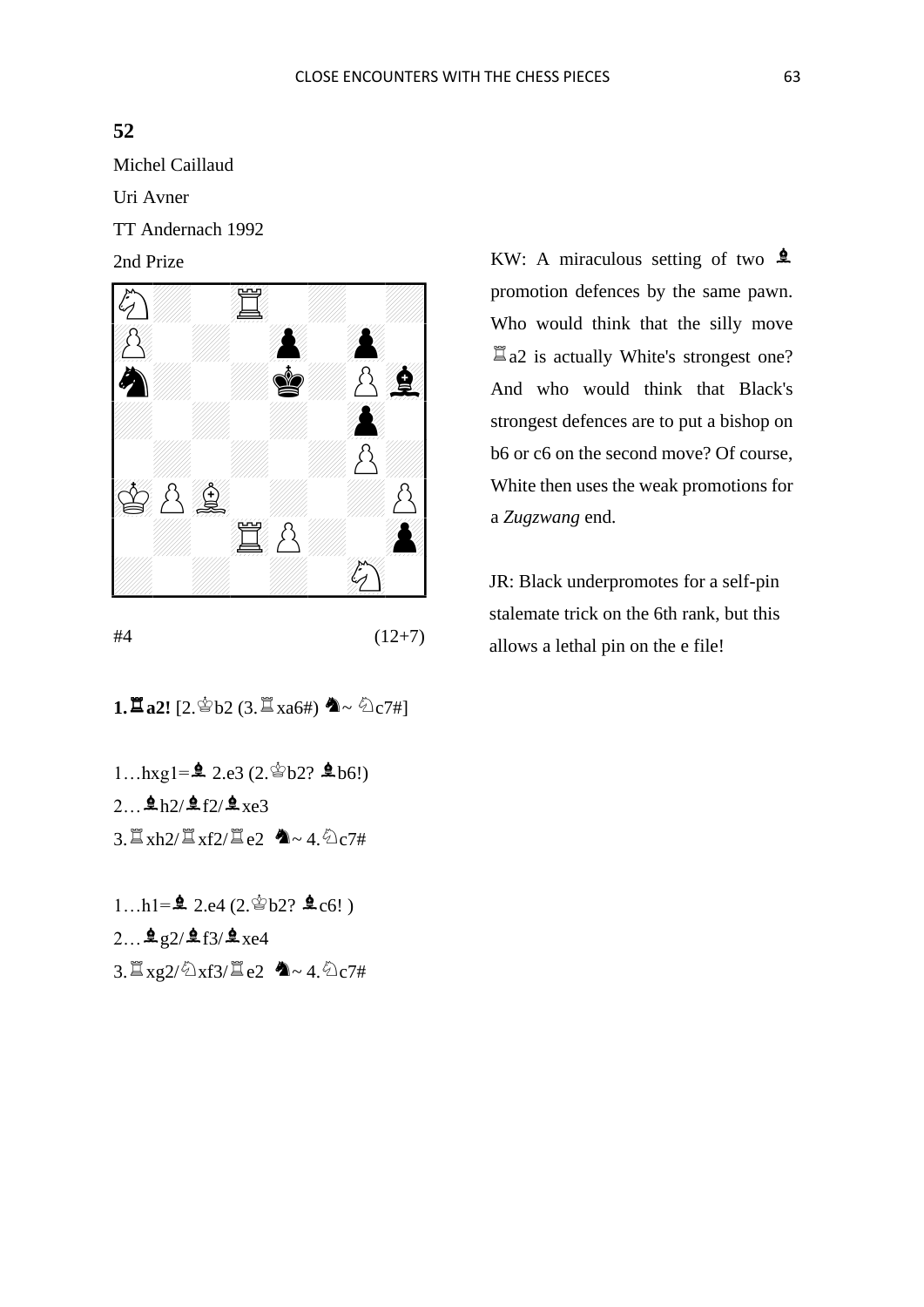Czechoslovakia – Israel 1992



H#2 b)  $a6=\hat{a}$  (7+14)

a)  $1.\bullet x$ b4  $\&e7+2.\bullet d6 \times x$ b6# b) 1. $\mathbf{\hat{z}}$  xd3  $\mathbf{\hat{z}}$  xh7+ 2. $\mathbf{\hat{z}}$  e4  $\mathbf{\hat{z}}$  f3#

UA: My opinion: 1st & 2nd Place (both by me, see next page) should have swapped places. That's the opinion of **Fadil Abdurahmnovic** as well. Fadil was appointed to be the judge, but due to the battles in Sarajevo at that time he was replaced.

KW: The double pin in the diagram changes into two new double pins of the same black pieces, with each of the original pinners pinning on another line in one solution. There is one less important difference between the solutions -  $\triangleq$  xd3 walks into a pin and  $\dot{\bullet}$  xb4 walks into a half-pin.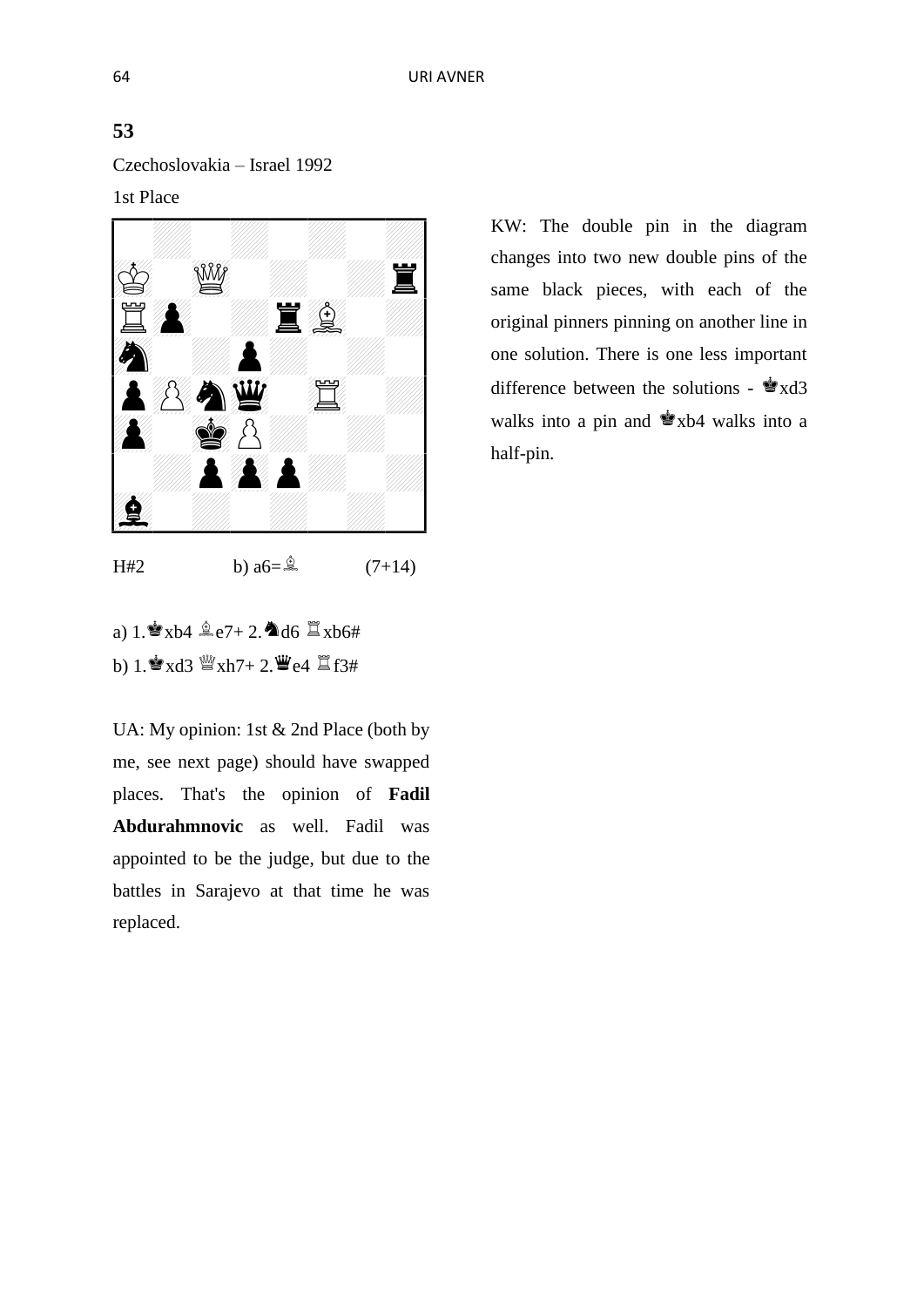Jacques Rotenberg

Uri Avner

8th WCCT 2007-2008

3rd Place



 $#2$  Anticirce  $(15+15)$  Capture on rebirth square forbidden  $\mathbb{E}$  =Vao  $\mathbb{H}$  =Pao

 $1...$  of  $xh6$  (of  $h1$ ) (a)  $2.\mathbb{Z}$   $xc1(\mathbb{Z} a1)$   $#$  (A) 1... $\mathbb{M}_{\text{Xh6}}(\mathbb{M}_{\text{h1}})$  (b) 2. $\frac{3}{4}$  xb7( $\frac{6}{4}$ f1)# (B) 1... $\mathbb{M}_{\mathrm{Xh5}}(\mathbb{M}_{\mathrm{h1}})$  (c) 2.  $\mathbb{Z}_{\mathrm{b1\#}}$  (C) 1... $\Phi$   $xh5(\Phi h1)$  (d) 2.  $\Phi xb7(\Phi b1)$ # (D)

 $1.$  $e$  $e$ 5!  $[2.$  $\Xi$  $b$  $8$ #]

1...  $\Phi(xh6(\Phi h1)$  (a) 2.  $\&\Phi(xb7(\hat{a}f1)\# (B))$ 1... $\mathbb{M}_{\text{Xh6}}(\mathbb{M}_{h1})$  (b) 2.  $\mathbb{Z}_{b1\#(C)}$ 1... $\mathbb{M}_{\mathrm{Xh5}}(\mathbb{M}_{\mathrm{h1}})$  (c) 2.  $\mathbb{D}_{\mathrm{Xb7}}(\mathbb{D}_{\mathrm{b1}})$ # (D) 1...  $\mathbf{d} \times \mathbf{h}$ 5( $\mathbf{d} \times \mathbf{h}$ 1) (d) 2.  $\mathbb{Z} \times 1(\mathbb{Z} \times 1)$ # (A)  $1...$  b8 2.  $0c8#$ 

KW: The heavy position reflects really heavy content.  $\&\Delta x b7(\& b1)+$  or  $\frac{\hat{\mathbb{Q}}}{\hat{\mathbb{Z}}}$ xb7( $\frac{\hat{\mathbb{Q}}}{\hat{\mathbb{Z}}}$ f1)+ with a check by  $\mathbb{W}$ c7 can be met by a capture of the remaining piece on d5 or d6, occupying the rebirth square d1 and so preventing the  $\mathbb{S}$  from capturing.  $\mathbb{Z}_{b1+}$  with a check by  $\mathbb{Z}_{a8}$  is met by a capture on a5 or a6, occupying the rebirth square a1 before White can do it. And  $\mathbb{Z}_{\text{XC}}$  $(\mathbb{Z}_{a1})$ + with a check by  $a \triangleq e3$  is met by a capture on c4 or c7, occupying the rebirth square c1 before White can do so.

The key switches the access to these squares by the four Chinese pieces on the f file, thereby producing a full fourfold Lačný. The key threatens  $2.\overline{2}$  b8# with mate from  $\mathbb{Z}_{a5}$  by unpinning  $\mathbb{Z}_{a8}$  ( $\mathbb{Z}_{x}$  $\circledast$ becomes possible if  $\Xi$  a8 tries to move prematurely), and the thematic black moves defend by another "rebirth clash": when a black piece is on h1, Black can answer 2.  $\mathbb{Z}$  b8+ with  $\bullet$  a8! (2.  $\mathbb{Z}$  xa8( $\mathbb{Z}$  h1)??).

 $JR : 1.\n\& d7? \n\mathbb{Z}e5! 1.\n\& e7? \n\mathbb{Z} \times e3(\mathbf{2}f8) + !$ Rebirth clash on a1, c1, d1, h1, (and a8).